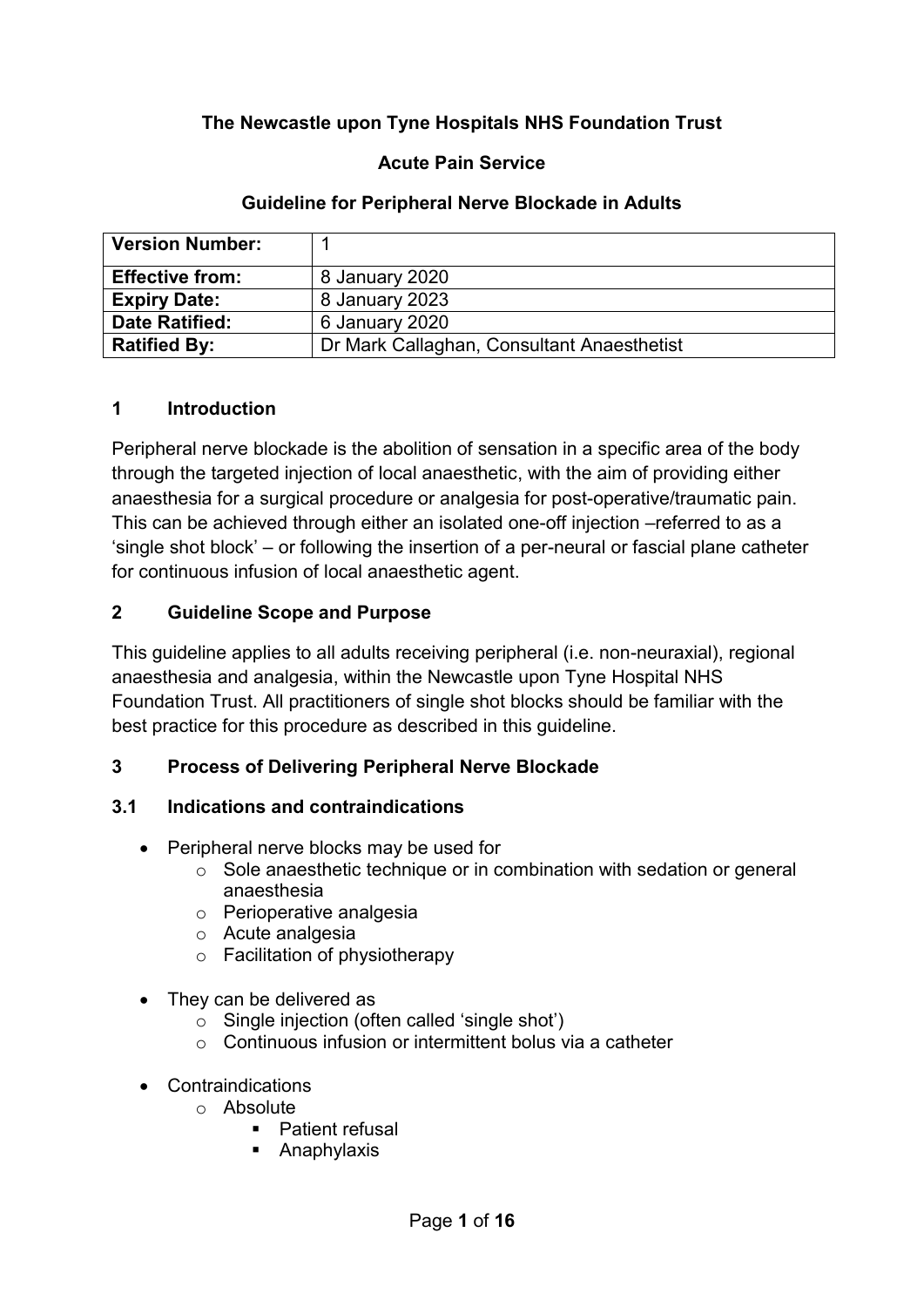- o Consideration of risk and benefit required
	- **Anticoagulated patient**
	- Risk of compartment syndrome
	- **Patients at risk of significant physiological compromise from** inducing a state of nerve palsy, for example phrenic nerve palsy in patients with significant respiratory disease.

### **3.2 Consent / Pre-operative**

- AAGBI safety Guidelines<sup>1</sup> 'Consent for Anaesthesia 2017' provide detailed guidelines for the consent process.
- The option of regional anaesthetic techniques should be discussed as early as possible and ideally written information provided. This may include:
	- o At preassessment for elective surgery
	- o During plastics trauma clinic and during ward 39 preassessment
	- o During surgical clinics for upper and lower limb, breast and vascular/vascular access surgery
	- $\circ$  Written information is available in the form of the RCOA/RA-UK<sup>2</sup> booklet and specific advice for day case shoulder surgery.
- For day surgery involving regional anaesthesia, specific instructions to inform the patient's expectations and support safe care should be given – we would recommend that this information be discussed at Preassessment clinic, with supportive written literature provided and then further discussed by the anaesthetist performing the procedure on the day of surgery. Specifically patients should be made aware of:
	- o practical aspects of the conduct of a peripheral nerve block
	- o not providing General Anaesthesia –ie. Being fully conscious during surgery (if indicated)
	- o need for analgesia cover in the 'wear-off' period
	- o limb protection until normal sensory and motor function resumes
	- o any non-threatening expected physiological changes specific to the block (eg Horner's Syndrome in ISC block).
	- o any concerning features that should prompt them to seek advice or review (eg. Signs of infection at the injection site, failure of the return of normal sensory/motor function beyond the expected duration of the block)
	- o details of how to access advice/support.
- Alteration of a planned anaesthetic technique immediately prior to induction or during procedure is not best practice. This should only occur in exceptional circumstances e.g. patient preference changes, pain occurs during surgery, or emergency develops.

1

<sup>1</sup> Association of Anaesthetists: Consent for Anaesthesia 2017. *Anaesthesia* 2017; 72: 93-105

<sup>&</sup>lt;sup>2</sup> RA-UK: Consent for Peripheral Nerve Blocks 2015.<https://www.ra-uk.org/>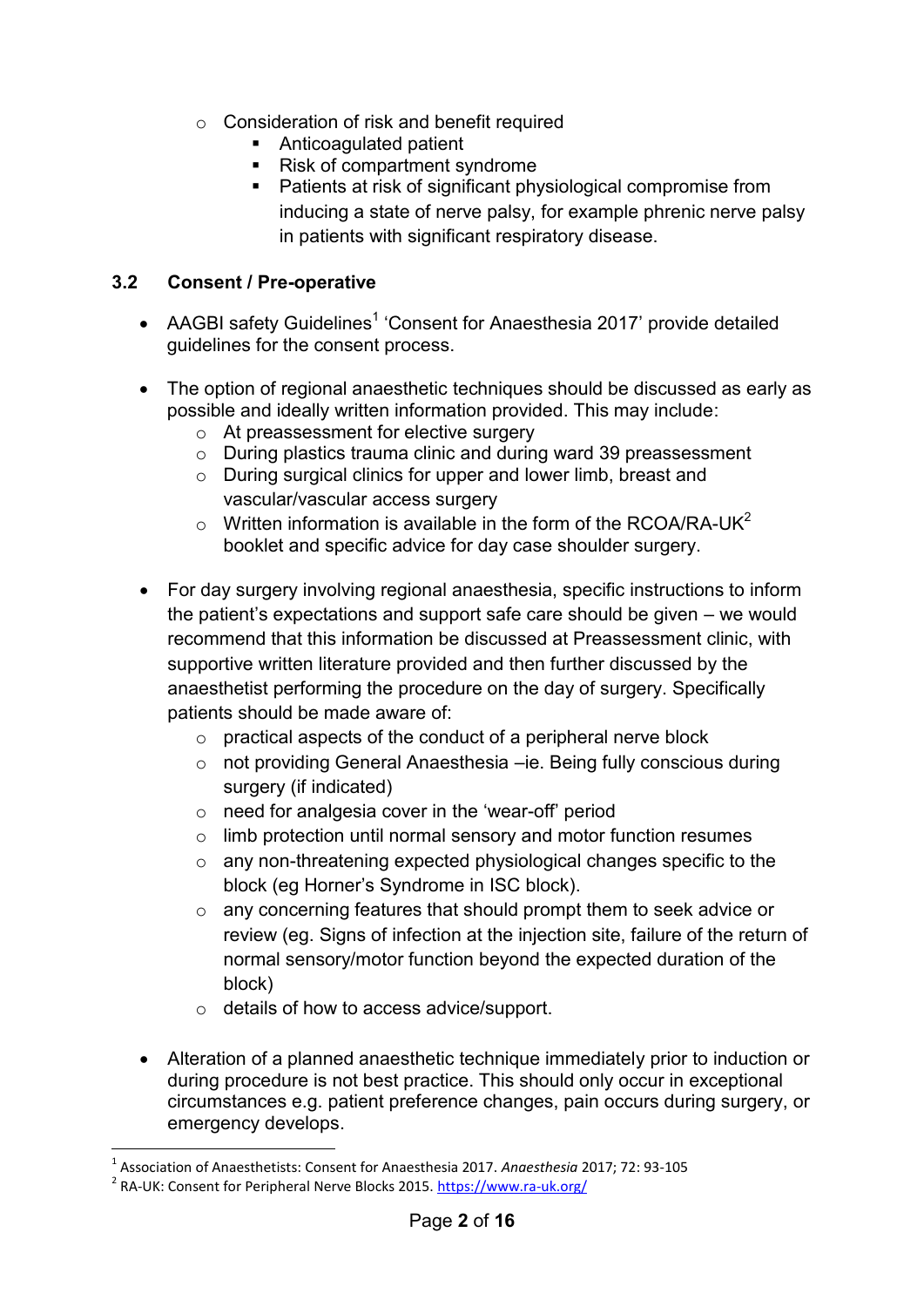- Information should be tailored to the patient and cover the following;
	- o Rationale and benefits of the technique proposed
	- $\circ$  The common components of the procedure and what the patient can expect
	- o Commonly occurring risks and side effects
	- o Rare complications that are serious or potentially life threatening
	- o All possible alternatives:
		- Valid consent requires the patient to understand the treatment, alternatives and not feel coerced into regional anaesthesia against their wishes.
		- Many patients are apprehensive or anxious about the concept of awake surgery, and benefit from reassurance +/- sedation during the block.
		- Patient's decisions must be respected and facilitated where ever possible.
		- $\blacksquare$  It might be appropriate to advise patients that appropriate expertise may not always be available to offer regional anaesthesia, particularly out of hours.
	- o Appendix A summarises suggested framework of discussion.
	- o There are modifiable paperlite frameworks to enable accurate documentation of discussion.
- The consent process should always be documented in the patient's notes.
	- o The AAGBI suggest that signed consent is required when the procedure is not part of another related process (i.e. to facilitate surgery or labour analgesia).
	- o Acute pain or concurrent opioid use for the treatment of acute pain does not necessarily impair mental capacity. Analgesic regional anaesthetic techniques are used extensively within the trust, and considered to be gold standard treatments in many circumstances (rib fractures, hip fractures, amputation pain). Given the urgent nature, clinicians will have to use judgement to assess capacity, to ensure that patients are given sufficient opportunity to consider treatment options whilst also ensuring that analgesia is provided in a timely manner. This decision making should be clearly documented and whilst it could be argued that these procedures are part of an interrelated pathway, a signed record of discussion probably reflects best practice.
	- $\circ$  If a formal consent document with patient signature is required, the appropriate Trust consent form should be used.
- Capacity should always be presumed, and assessed as set out in the Mental Capacity Act 2005<sup>3</sup>.
- A comprehensive anaesthetic assessment should be performed prior to performance of regional anaesthesia.

**<sup>.</sup>** <sup>3</sup> Mental Capacity Act 2005.<https://www.legislation.gov.uk/ukpga/2005/9/contents>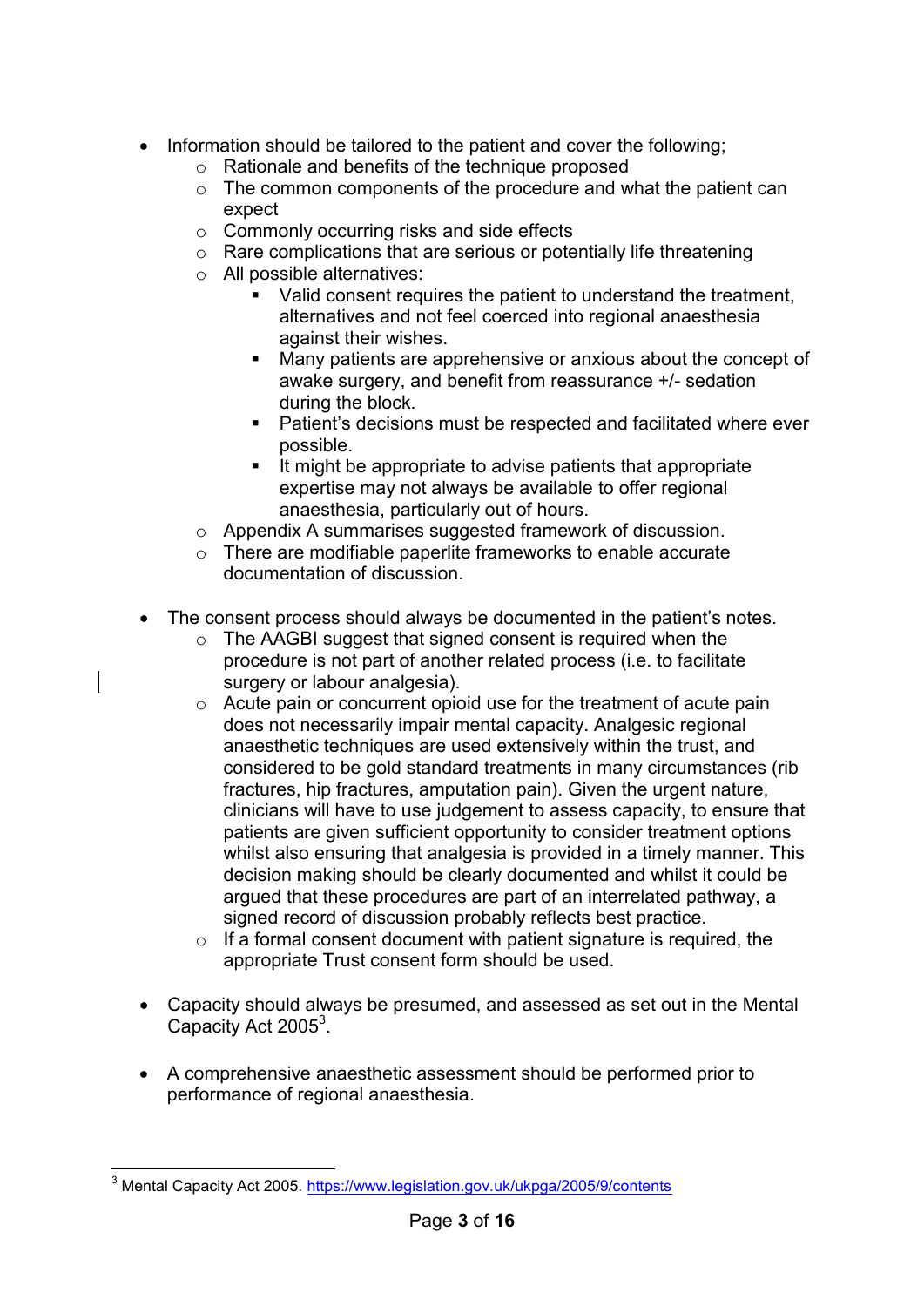- Disorder of a patient's coagulation state may present a relative contraindication to a single shot block due to an increased risk of causing unintentional peri/intra-neural haematoma. The AAGBI guideline 'Regional Anaesthesia and Patients with Abnormalities of Coagulation' (2013)<sup>4</sup> provides a guide to further assessing this risk when considering a single shot block.
- Regional anaesthesia may be performed awake, with sedation or following general anaesthetic, based on risk benefit judgement and patient preference.
	- o It is standard practice to perform nerve blocks following induction of general anaesthesia and there is some evidence that this is safer in children.
	- $\circ$  There is expert opinion that interscalene and supraclavicular brachial plexus blocks are safer performed on awake or sedated patients.
- The anaesthetic technique should be discussed at the team briefing. This is particularly important if the technique is unfamiliar to members of the theatre team or falls outside normal practice.

#### **3.3 Infection control**

 $\overline{\phantom{a}}$ 

- No specific national guidelines exist for infection control however advice is available in 'Skin antisepsis for central neuraxial blockade' 2014<sup>5</sup> and 'Infection Control in Anaesthesia' 2008<sup>6</sup>.
- Hand hygiene is the single most evidence based intervention to reduce transmission of healthcare associated infection, and the anaesthetist must ensure that hands are fully washed prior to commencement of any peripheral nerve technique.
- Chlorhexidine 0.5% in 70% alcohol should be applied to the skin by the use of multi-use spray bottle.
	- $\circ$  0.5% chlorhexidine is considered to be less neurotoxic than 2% chlorhexidine and probably no less effective.
	- o Alcohol solutions are considered to be more effective than aqueous solutions though alcohol is known to be neurotoxic.
	- o Application from a multi-use spray bottle minimises the chance of contamination of equipment or accidental injection. One spray appears to be effective, and should be allowed to dry effectively.
	- o Povidone iodine solutions should be used in case of chlorhexidine allergy.

<sup>&</sup>lt;sup>4</sup> Association of Anaesthetists: Regional anaesthesia and patients with abnormalities of Coagulation 2013. *Anaesthesia* 2013; **68:** pages 966-72 5

Association of Anaesthetists: Skin antisepsis for central neuraxial blockade 2014. *Anaesthesia*  (ePub ahead ofprint, 3 Sep 2014): doi: 10.1111/anae.12844 6

Association of Anaesthetists: Infection Control in Anaesthesia 2008. *Anaesthesia* Sept2008; **63**:pages 1027-1036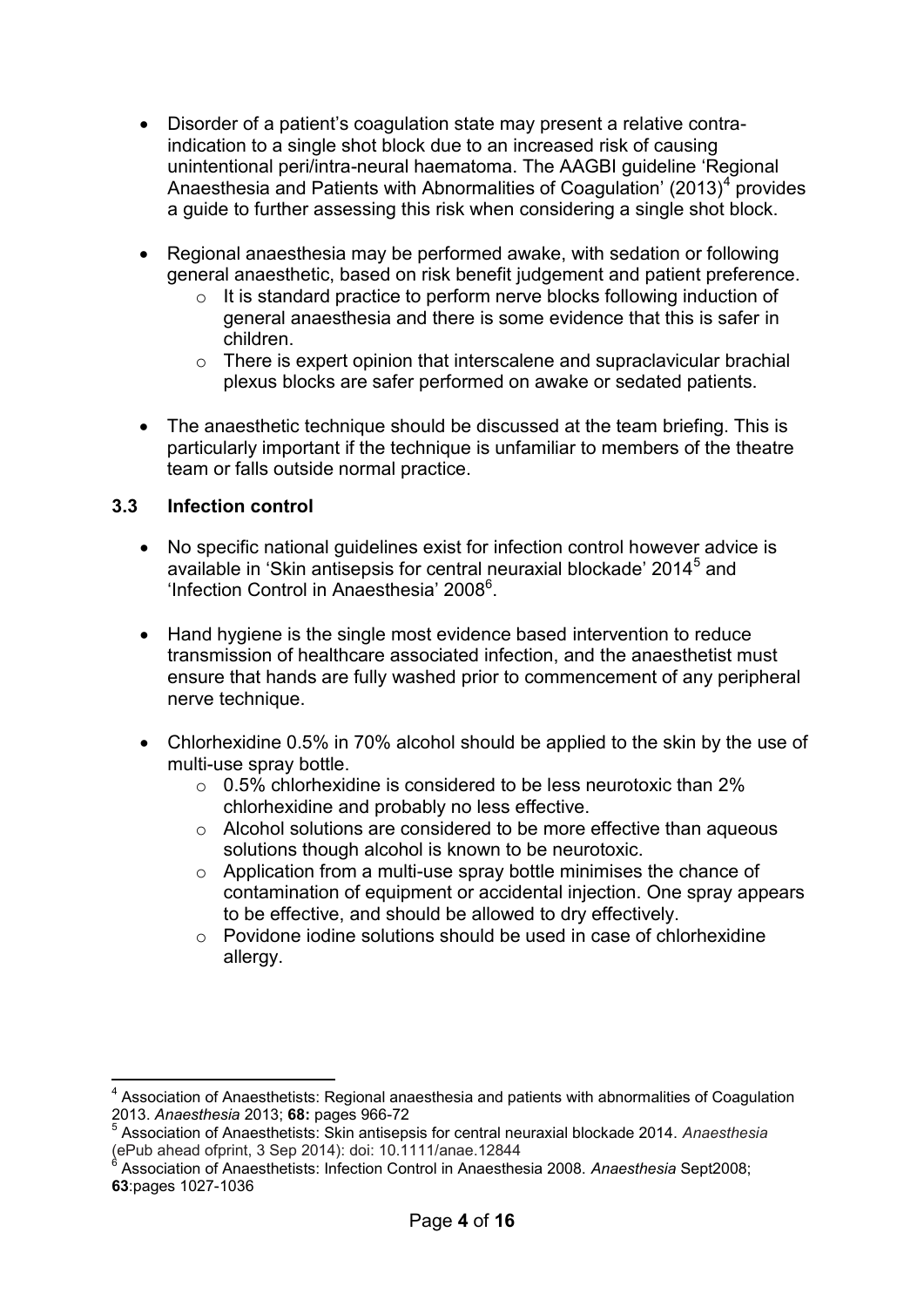- ANTT should always be observed. Key parts include
	- o Needle tip
	- o Catheter if being used
	- o Injection port
	- o Syringe tips
- The ultrasound probe should be covered with a sterile dressing and decontaminated with 't spray' after use
	- $\circ$  A probe cover / dressing are standardly used with a film of sterile aquagel protecting the probe from the adhesive.
	- $\circ$  For catheter techniques either a dressing with a sterile drape to protect the cable, or a sterile probe sheath should be used. Sterile sheaths probably offer more protection against transmission of infection but image quality may be sacrificed.
- Sterile ultrasound gel must be used for all peripheral techniques and care should be made not to pass the needle tip through a large collection of gel.
- Catheter techniques
	- o The same standards of asepsis are used advised as those for spinal and epidural anaesthesia
		- $\blacksquare$  Full hand washing
		- **Sterile gloves, gown, mask and drapes**
		- Chlorhexidine skin preparation
		- Maintenance of a sterile field
- Single shot injection techniques
	- $\circ$  There is national consensus that techniques with no indwelling catheter do not require the same level of barrier precautions as spinal or epidural anaesthesia
	- $\circ$  Minimum precautions are hand washing, skin disinfection with 0.5% chlorhexidine, use of sterile gel for patient and probe, surgical gloves and probe cover / dressing.
	- o Some operators may wish to consider use of sterile field and probe cover, gown, hat, and mask.

#### **3.4 Block performance/conduct**

#### **3.41 Location**

- Regional anaesthesia should be performed in an area with appropriate monitoring, staff, and equipment (including resuscitation equipment). These may include
	- o Anaesthetic room
	- o Theatre
	- o Designated block area/room
	- o Recovery room
	- o Monitored Bed in ED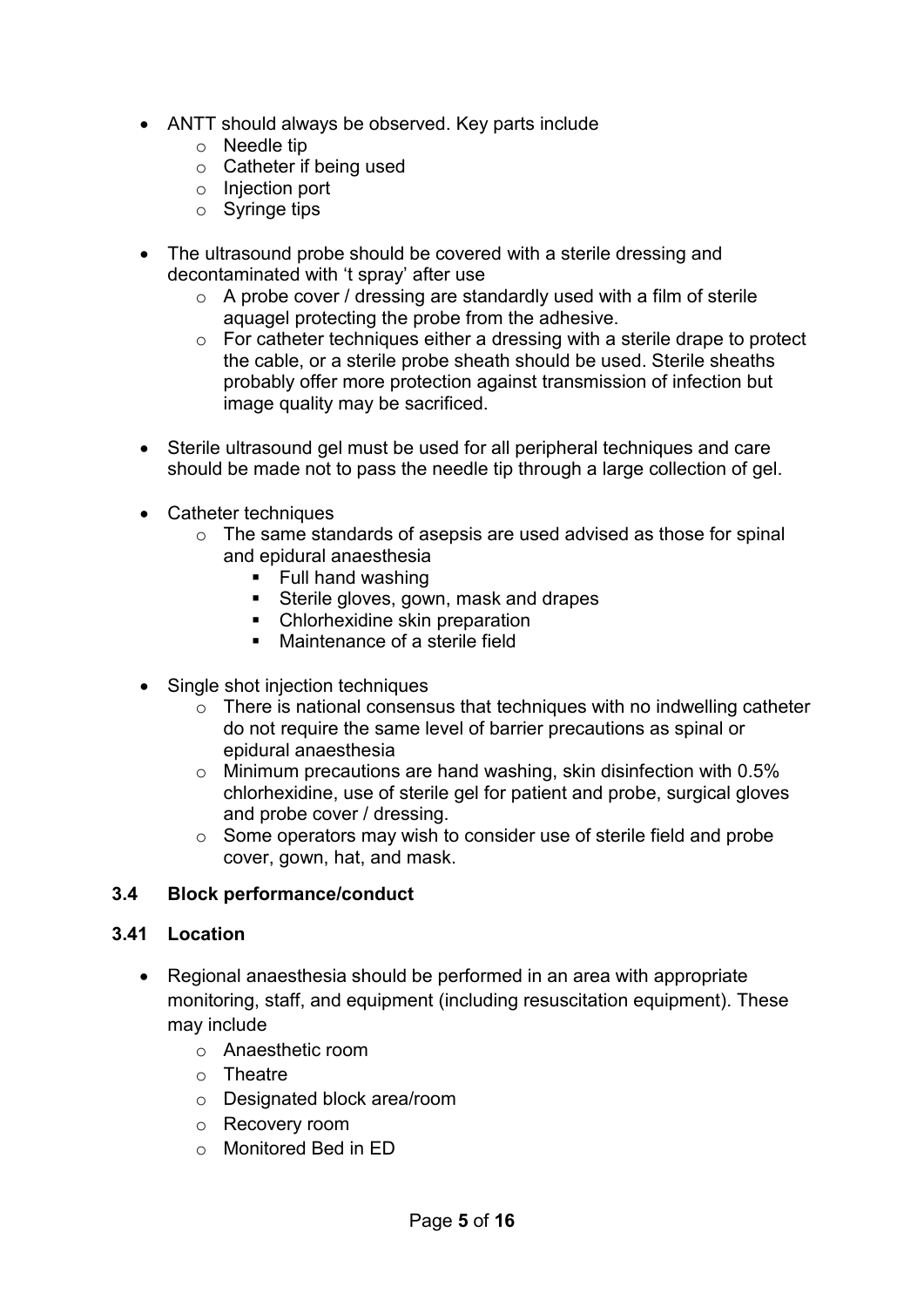# **3.42 Personnel, Competence and Training**

- Regional Anaesthesia should be performed by a competent practitioner with a competent assistant.
- There is no universally agreed definition of competence in regional anaesthesia.
- For these guidelines competence is defined as
	- $\circ$  Understands the relevant anatomy and sonoanatomy of the particular technique. Is able to generate and interpret the ultrasound image.
	- $\circ$  Is able to perform safe needling with needle tip visualisation.
	- o Is able to safely administer local anaesthetics and understands pharmacology and pharmacodynamics of these drugs.
	- o Is able to manage complications of the technique.
- Competence will be affirmed by previous experience, witnessed performance, self-reported abilities and prior assessments.
- In certain circumstances it may be appropriate for non-medical staff to perform single injection forms of regional anaesthesia on the basis that they have completed an appropriate training program, achieving their required competencies for safe and effective care in this area and with the agreement of the relevant clinical director. The Association of Anaesthetists and RA-UK provide a supportive statement relating to this extended scope of practice<sup>7</sup>.
- Regional anaesthetic techniques vary in complexity. The complexity should be considered before embarking on a technique and consideration of whether supervision or assistance is required. Some factors which may increase the complexity, difficulty and risk posed by a technique are as follows;
	- o Technique specific
		- **Depth of target**
		- Steep needle angle
		- Small acoustic window
		- Catheter techniques (through needle)
	- o Patient specific
		- **Anticoagulation**
		- Confused patient
		- **-** Anxiety
		- Compromised ultrasound image (oedema, radiotherapy, obesity)
		- **Anatomical variation**
		- Difficulty in adopting desired position

<sup>————————————————————&</sup>lt;br><sup>7</sup> Association of Anaesthetists: Fascia Iliaca Blocks and Non-Physician Practitioners (2013); [https://www.ra-uk.org/images/Documents/Fascia\\_Iliaca\\_statement\\_22JAN2013.pdf](https://www.ra-uk.org/images/Documents/Fascia_Iliaca_statement_22JAN2013.pdf)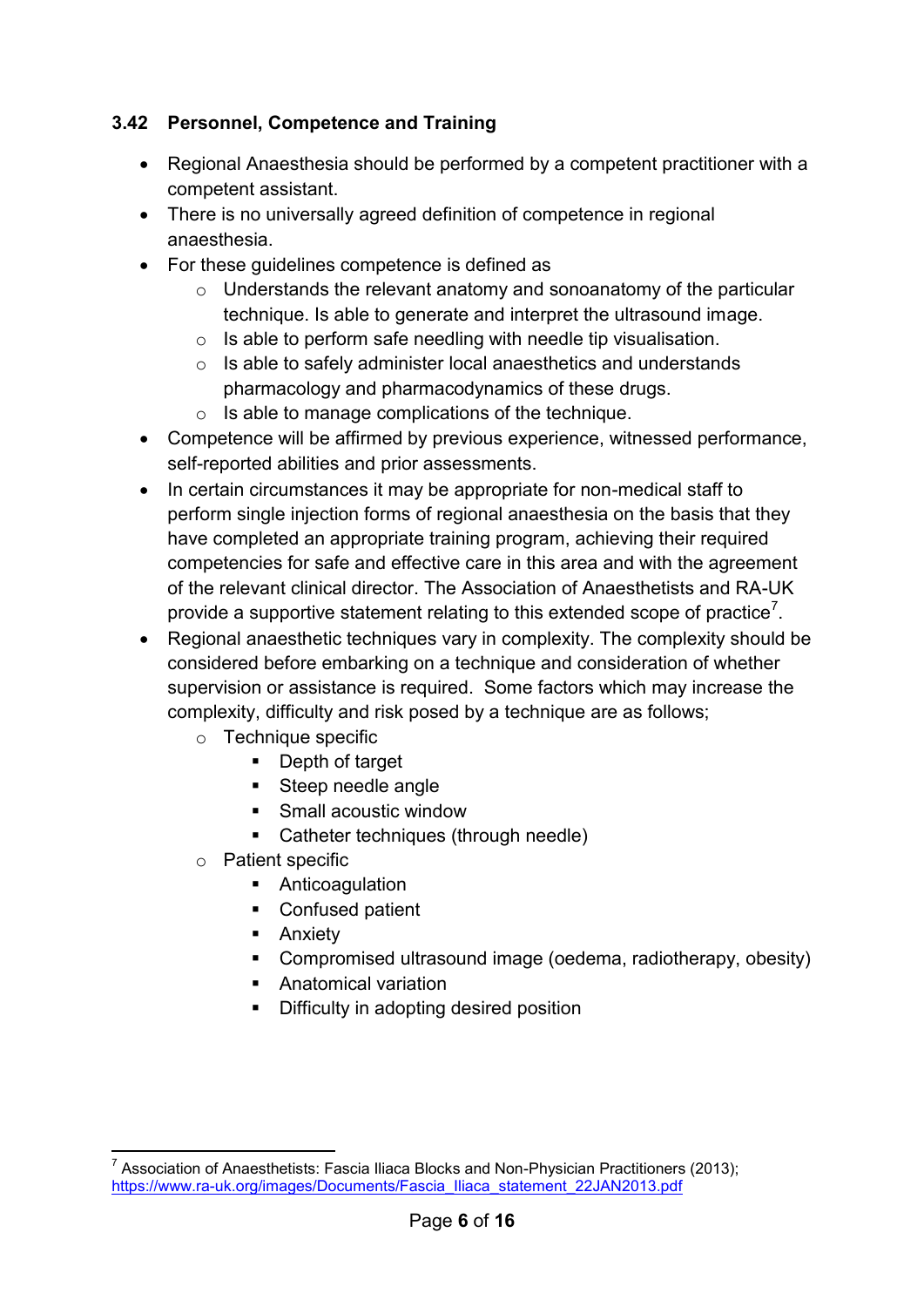- o Other factors
	- Awake surgery or perfect analgesia/ anaesthesia required
	- **Time pressure**
	- **Trauma**
	- **Experience and confidence of operator**
- Training in regional anaesthesia is vital to expand the service and safe delivery of regional anaesthesia. Educational opportunities should be identified and maximised, but responsible consultant must minimise the risk posed to the patient. This includes ensuring that appropriate supervision is delivered and ensuring that the complexity of the technique is appropriate for experience and ability.
- The duties of the anaesthetic assistant include
	- o Performing pre procedural checks
	- o Establish monitoring
	- o Provide reassurance to the patient
	- o Electronic recording on Surginet
	- o Engagement in 'STOP BEFORE YOU BLOCK<sup>'8</sup>
	- o Injection of local anaesthetic, if delegated and as instructed by the practitioner performing the block.

#### **3.43 Equipment**

- Whilst single shot injections can be administered using a landmark technique, we would advocate the use of ultrasound guidance and/or a peripheral nerve stimulator to guide the injection as both modalities have been shown to reduce the risk of complications and improve efficacy compared to solely using a landmark technique<sup>9</sup>.
- NR fit needles should be used.
- IV access should be obtained or patent.

#### **3.44 Monitoring**

AAGBI standard –minimum requirement of SpO2, Non-invasive BP, ECG

#### **3.45 Anxiolysis**

 Administration of an injection of local anaesthetic or undergoing awake surgery may precipitate anxiety in some patients. Consideration of distraction therapies such as ambient music or administration of sedation can be considered to alleviate this and improve the patient's experience. If sedation is

**<sup>.</sup>** <sup>8</sup> Royal College of Anaesthetists/RA-UK/Safe Anaesthesia Liaison Group. 'Stop-Before-You-Block' Campaign; [https://www.rcoa.ac.uk](https://www.rcoa.ac.uk/)

<sup>9</sup> National Institute of Clinical Excellence: Ultrasound Guided Regional Nerve Block 2009 IPG285; https://www.nice.org.uk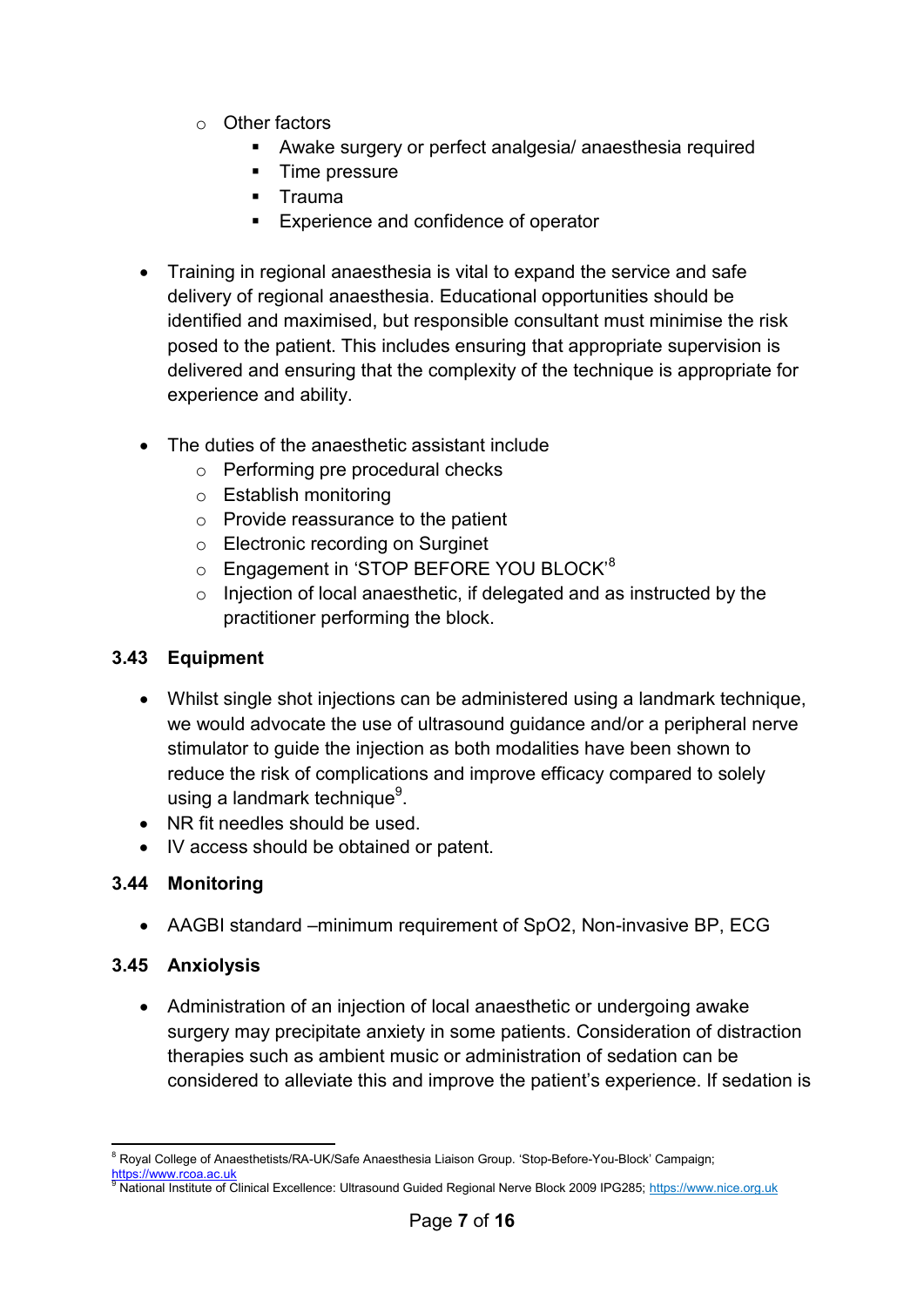utilised it should only be administered by a practitioner competent in the use of sedation.

# **3.46 Stop Before You Block**

- Performance of the RCoA/RA-UK $10$  'Stop-Before-You-Block' check to prevent wrong site injection is mandatory during the provision of regional anaesthesia in this trust.
- The guideline 'Preventing Wrong Site Analgesic Nerve Blocks' outlines the modifications to stop before you block in situations where the patient is undergoing a procedure which is not to facilitate surgery.
- Written consent forms can be draped over the ultrasound machine screen to serve as a reminder.

## **3.47 Safety considerations**

- NR fit equipment should be used.
- Pain, paraesthesia, blood on aspiration or difficult injection should prompt repositioning of needle tip and should be documented post-procedure.
- Local anaesthetics should be injected at a maximum bolus of 5ml, before reaspiration to minimise risk of migration into vessels. Use of 10 or 20 ml syringes for administration is preferable as these deliver injection at lower pressures.
- Any event of Pain, paraesthesia, blood on aspiration or difficult injection should prompt repositioning of needle tip and should be documented postprocedure.
- Explanation of the conduct of the block and efforts to check the well-being of the patient during the procedure should be made where possible and as appropriate.
- If a catheter technique is used, a bolus should be delivered via the catheter and the infusion commenced in a monitored environment to ensure correct placement of the catheter.

## **3.48 Complications**

- Any suspected serious complications should be reported to the Regional Anaesthesia Lead
- Datix should be completed
- Suspected nerve injury should be managed as per 'Nerve injury' Guideline.

## **3.5 Post block**

The details of the procedure should be recorded in the patient's notes on an anaesthetic chart or a regional anaesthesia chart. Essential information includes:

• observations – minimum requirement of SpO2, ECG, NIBP

<sup>1</sup> <sup>10</sup> Royal College of Anaesthetists/RA-UK/Safe Anaesthesia Liaison Group. 'Stop-Before-You-Block' Campaign; [https://www.rcoa.ac.uk](https://www.rcoa.ac.uk/)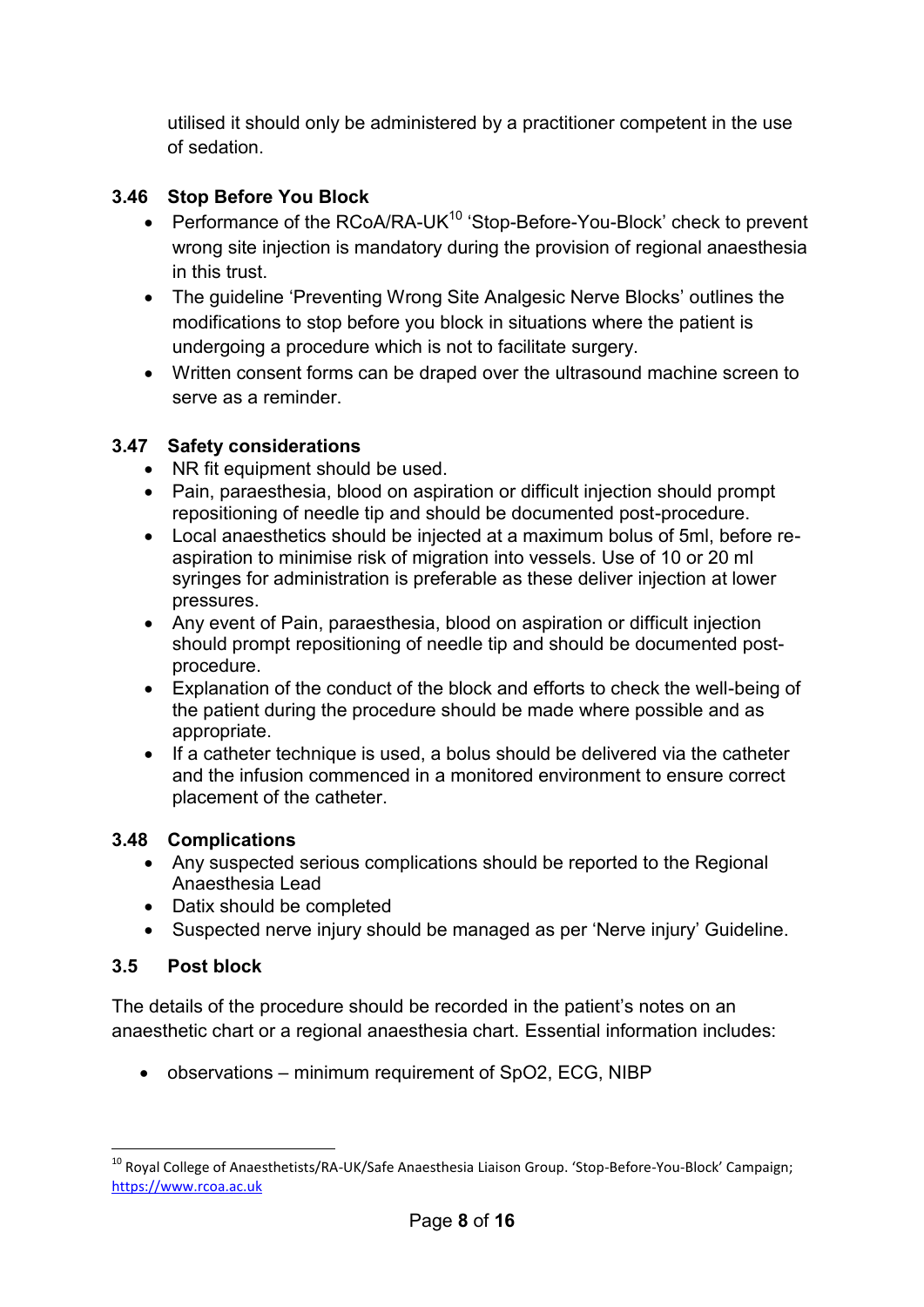- details of the procedure
	- o patient's conscious state
	- o asepsis precautions used
	- o use of ultrasound guidance
	- o concordance with SBYB check
	- o topical analgesia details if used on skin (eg. EMLA/SC Lignocaine)
	- o type and dimensions of needle used
	- o type, volume and concentration of local anaesthetic used
- any other medications administered (and their timing)
- any specific complications that have occurred
- any post-procedure instructions for the patient's parent team

The patient should be continually monitored, and observations recorded, for thirty minutes after block. The time taken to perform the operation may outlast this period and we advise that observations continue to be recorded until the end of any surgical procedure. Additionally, if the thirty minute period has expired, it may be appropriate for patients to return directly to the ward, effectively by-passing any recovery/postanaesthetic care area. This decision should be taken by the responsible anaesthetist and clearly documented in the patient's notes.

In some areas, theatre nursing staff or anaesthetic assistants are suitable to observe patients. This must be with local agreement in areas used to managing these patients.

An anaesthetist must be directly available until the case is complete and the patient has been transferred back to their ward. Further guidance on supervision of regional anaesthesia is available through RA-UK $^{11}$ 

Discussion with the relevant Acute Pain Team may be desirable for surveillance post-procedure. This may be considered appropriate if concerns exist relating to a potential complication of a block (for example respiratory issues arising from an upper brachial plexus block) or therapeutic efficacy is wished to be assessed with a view to potential further regional anaesthetic technique being undertaken, such as a peri-neural catheter. Outside of the usual hours of the pain teams' service provision, such patients should be discussed with the relevant on call anaesthetic team.

Whilst not specifically covered within the scope of this guideline, all catheters inserted through regional anaesthetic techniques should be referred to the relevant Acute Pain Team for ongoing review, as detailed in 'Monitoring' in section 5.

Documentation in the relevant departmental database should be completed to ensure continuity of care with associated clinical teams and to facilitate ongoing

1

<sup>&</sup>lt;sup>11</sup> RA-UK: RA-UK guidelines for supervision of patients during peripheral regional anaesthesia (2015). [https://www.ra-uk.org](https://www.ra-uk.org/)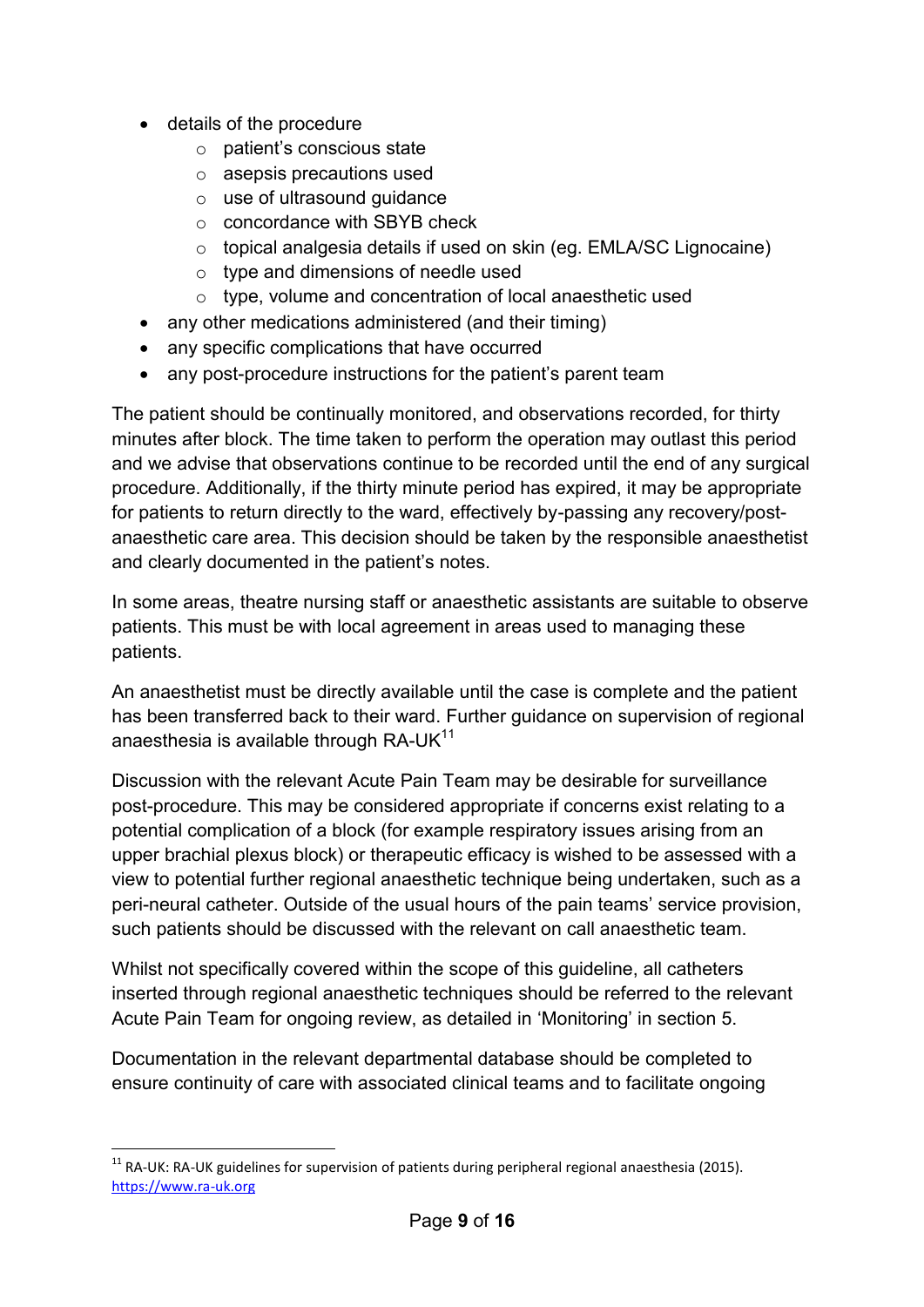monitoring and quality assurance of the service. Access to and familiarity with the relevant database should be provided at departmental induction.

Management of continuous infusions by nursing and medical staff on the ward are covered by a separate guideline available on the trust intranet.

# **4. Training, Implementation and Resource Implications**

This guideline largely reflects the current standard of practice across the trust.

Training in techniques of regional anaesthesia is incorporated into the Royal College of Anaesthetists' national training scheme for all anaesthetic trainees in the UK, with specific reference to skills and levels of supervision required respective to their stage of training. A trustwide training program exists for non-medical practitioners, such as anaesthetic nurses/operating department practitioners, to specifically provide a single shot Fascia Iliaca block for patients requiring analgesia for fractured neck of Femur injury, and must be completed with a specified number of cases directly supervised prior to them undertaking single shot blocks without direct supervision. In all cases where a doctor in a national training scheme, a trust grade doctor or a nonmedical practitioner are the provider of single shot block, an appropriate level of supervision by an anaesthetic consultant is mandatory. Where any concerns or doubt exist about the practitioner's ability to perform the technique safely and effectively, they should be directly supervised by the anaesthetic consultant.

In working hours (Mon-Fri 0800-1800) a named consultant with a special interest in regional anaesthesia is available via DECT phone for assistance/advice in the provision of regional anaesthesia/analgesia on both the RVI and Freeman sites. Outside these hours, any queries should be directed to the duty consultant anaesthetist on call. Regional anaesthetic services may be available outside normal working hours and any requests should be discussed with the PINC anaesthetic registrar on call (DECT 29214) at the RVI and the 2<sup>nd</sup> Call Anaesthetist (DECT 48483) at the Freeman.

## **5. Monitoring Section**

The organisation continually strives to achieve 100% compliance with this guideline and its intended outcomes. Where this is not met an action plan will be formulated and reviewed until completion. Please see the table below for standards and monitoring arrangements: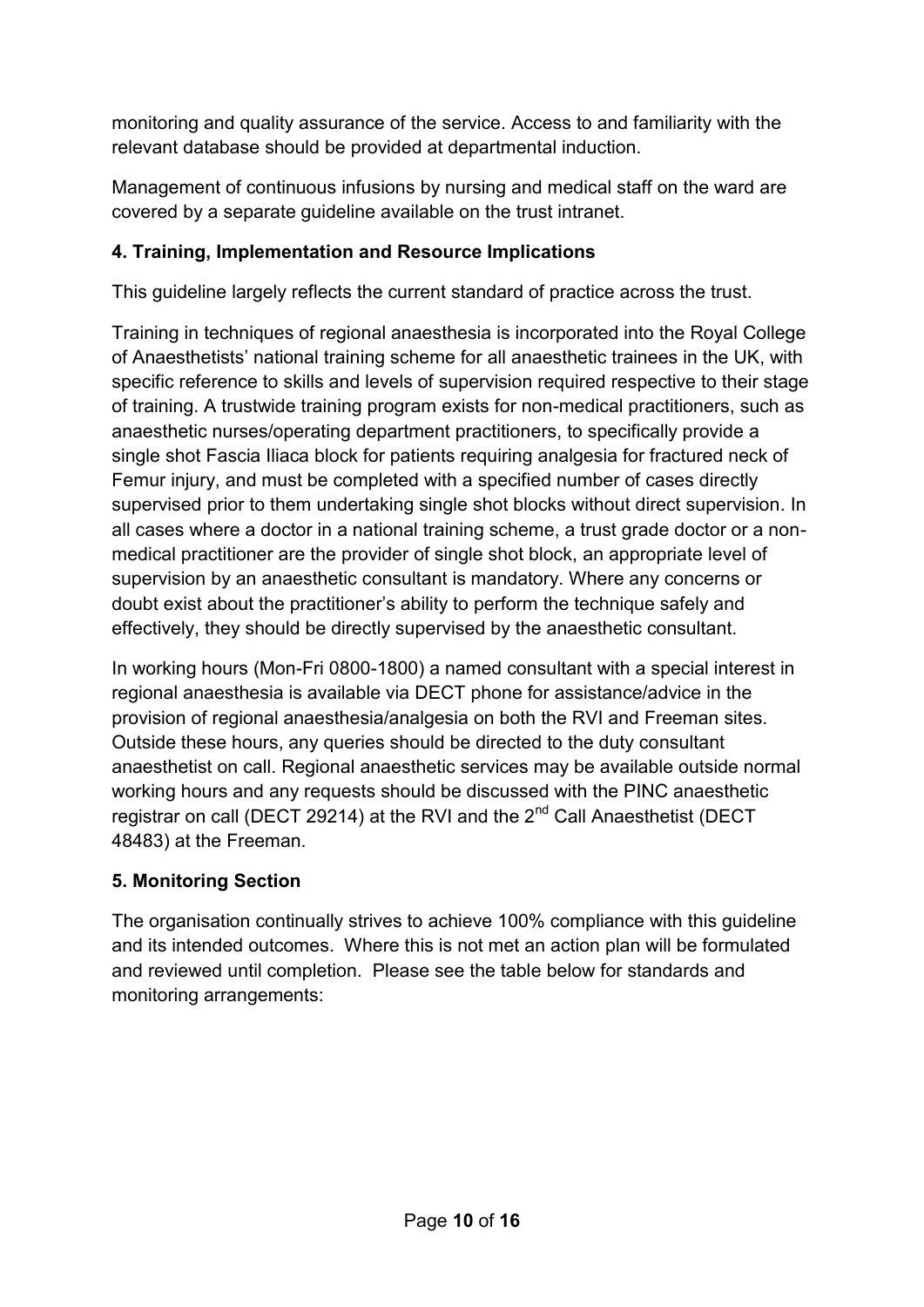| <b>Standards</b>                                                                                                                                                                                                                                                                                                                                                                                                                                                                                                                                                                                                                                                                                                                                                                                                                                                                                       | <b>Monitoring and audit</b>                                                                                     |                                                                                                                                                                                          |                                                                                                            |                                                           |  |
|--------------------------------------------------------------------------------------------------------------------------------------------------------------------------------------------------------------------------------------------------------------------------------------------------------------------------------------------------------------------------------------------------------------------------------------------------------------------------------------------------------------------------------------------------------------------------------------------------------------------------------------------------------------------------------------------------------------------------------------------------------------------------------------------------------------------------------------------------------------------------------------------------------|-----------------------------------------------------------------------------------------------------------------|------------------------------------------------------------------------------------------------------------------------------------------------------------------------------------------|------------------------------------------------------------------------------------------------------------|-----------------------------------------------------------|--|
|                                                                                                                                                                                                                                                                                                                                                                                                                                                                                                                                                                                                                                                                                                                                                                                                                                                                                                        | <b>Method</b>                                                                                                   | <b>By</b>                                                                                                                                                                                | Group /<br><b>Committee</b>                                                                                | <b>Frequency</b>                                          |  |
| This should be the<br>steps that you have<br>described in the<br>process part of the<br>guideline for<br>example:<br>All patients receiving<br>a single shot nerve<br>block will have the<br>details recorded in<br>their notes with<br>reference to the<br>particulars as<br>detailed in the<br>'Process' section of<br>the guideline.<br>Particular emphasis<br>will be placed on the<br>following aspects:<br>-Quantity of<br>procedures<br>-Grade of<br>practitioner<br>performing<br>procedure<br>-Adherence with<br>'Stop Before You<br><b>Block'</b> check<br>-Concordance with<br><b>Infection Control</b><br>protocols<br>-Ensuring adequacy<br>of environment and<br>observed monitoring<br>during and post-<br>procedure<br>-Efficacy of Nerve<br><b>Block</b><br>-Complications<br>arising from single<br>shot procedures<br>-Patient satisfaction<br>with regional<br>anaesthesia process | This is how are<br>you going to<br>monitor this, for<br>example:<br><b>Continual Quality</b><br>assurance audit | Who will<br>undertake the<br>monitoring:<br><b>Anaesthetists</b><br>providing<br>regional<br>anaesthesia<br>services on<br>either site.<br><b>Acute Pain</b><br>teams on<br>either site. | Who has<br>overall<br>accountability:<br><b>Named</b><br>consultant<br>lead for<br>regional<br>anaesthesia | How often<br>are these<br>carried out:<br><b>Annually</b> |  |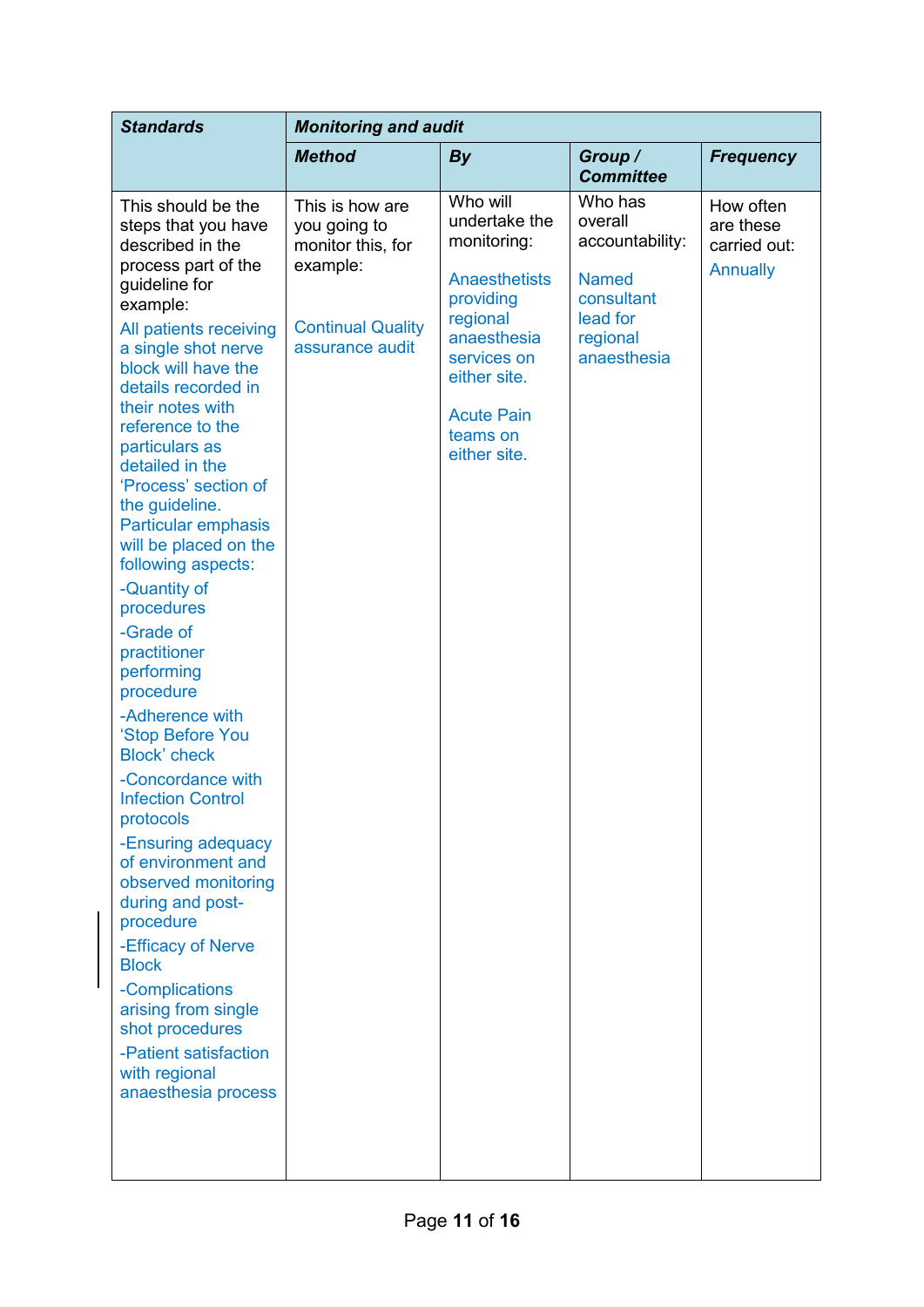| -Effectiveness and<br><b>Safety of Peri-</b>                                     | Daily review                                                               |                               |          | <b>Daily</b>   |
|----------------------------------------------------------------------------------|----------------------------------------------------------------------------|-------------------------------|----------|----------------|
| <b>Neural/Fascial</b><br><b>Plane/Nerve Plexus</b>                               | Auditing of<br>Catheter                                                    | <b>Acute Pain</b><br>teams on |          | <b>Monthly</b> |
| <b>Catheters</b>                                                                 | <b>Database</b>                                                            | either site                   |          |                |
| Once you have<br>pulled all the<br>standards out of the<br>guideline you then    | Outcomes may<br>be monitored<br>differently for<br>example:                |                               |          |                |
| need to put in your<br>outcome standards,<br>for example:                        | <b>Review of all</b><br>incidents of<br>persistent nerve                   | As above                      | As above | Continuously   |
| Reduction in the<br>rate of procedure                                            | block beyond the<br>expected period.                                       |                               |          |                |
| related<br>complications,<br>including infection,<br>failure or nerve<br>injury. | <b>Review of rates</b><br>and reasons of<br>possible nerve<br>injury.      |                               |          |                |
| Improvement in<br>observed levels of<br>patient satisfaction.                    | Comprehensive<br>review of any<br>critical incidents<br>relating to single |                               |          |                |
| Reduction in post-<br>operative/injury pain<br>states.                           | shot nerve blocks<br>through root<br>cause analysis                        |                               |          |                |
| Improved rates of<br>day case surgery                                            | <b>Reported Pain</b><br><b>Scores</b>                                      |                               |          |                |

#### **6. Evidence Review and Evaluation**

This guideline has been informed by NICE guideline Ultrasound Guided Regional Anaesthetic Nerve Block IPG285 and further informed by guidance available through the Royal College of Anaesthetists, the Association of Anaesthetists of Great Britain and Ireland and RA-UK.

The 'Stop Before You Block' Campaign is detailed on the Royal College of Anaesthetists' website.

#### **7. References**

- 1. Association of Anaesthetists: Consent for Anaesthesia 2017. *Anaesthesia* 2017; **72**: pages 93-105
- 2. RA-UK: Consent for Peripheral Nerve Blocks 2015.<https://www.ra-uk.org/>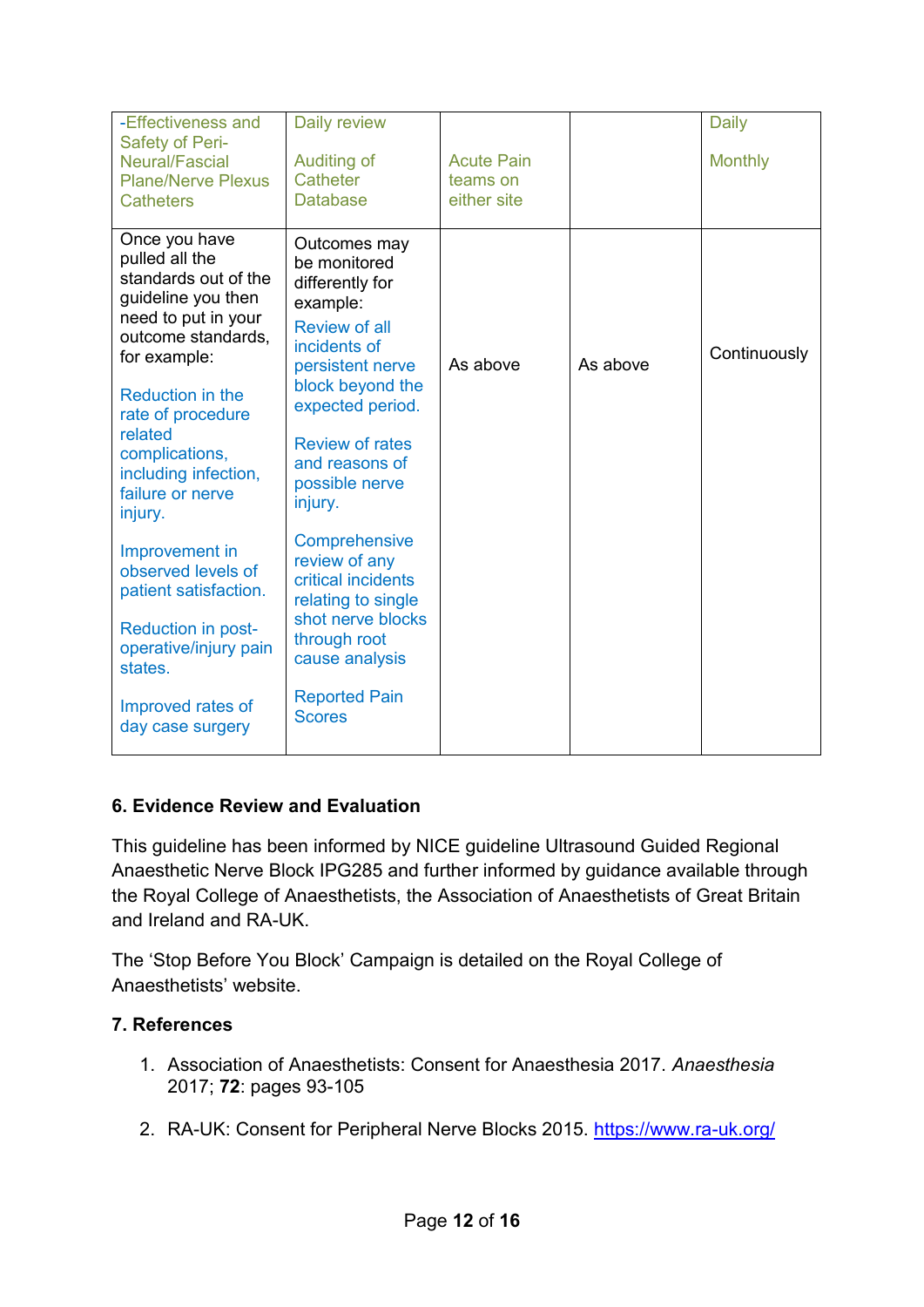- 3. Mental Capacity Act 2005. <https://www.legislation.gov.uk/ukpga/2005/9/contents>
- 4. Association of Anaesthetists: Regional anaesthesia and patients with abnormalities of Coagulation 2013. *Anaesthesia* 2013; **68:** pages 966-72
- 5. Association of Anaesthetists: Skin antisepsis for central neuraxial blockade 2014. *Anaesthesia* (ePub 3 Sep 2014): doi: 10.1111/anae.12844
- 6. Association of Anaesthetists: Infection Control in Anaesthesia 2008. *Anaesthesia* Sept2008; **63**:pages 1027-1036
- 7. Association of Anaesthetists: Fascia Iliaca Blocks and Non-Physician Practicioners 2013; [https://www.ra](https://www.ra-uk.org/images/Documents/Fascia_Iliaca_statement_22JAN2013.pdf)[uk.org/images/Documents/Fascia\\_Iliaca\\_statement\\_22JAN2013.pdf](https://www.ra-uk.org/images/Documents/Fascia_Iliaca_statement_22JAN2013.pdf)
- 8. Royal College of Anaesthetists/RA-UK/Safe Anaesthesia Liaison Group. 'Stop-Before-You-Block' Campaign; [https://www.rcoa.ac.uk](https://www.rcoa.ac.uk/)
- 9. National Institute of Clinical Excellence: Ultrasound Guided Regional Nerve Block 2009 IPG285; [https://www.nice.org.uk](https://www.nice.org.uk/)
- 10.Royal College of Anaesthetists/RA-UK/Safe Anaesthesia Liaison Group. 'Stop-Before-You-Block' Campaign; [https://www.rcoa.ac.uk](https://www.rcoa.ac.uk/)
- 11.RA-UK: RA-UK guidelines for supervision of patients during peripheral regional anaesthesia 2015. [https://www.ra-uk.org](https://www.ra-uk.org/)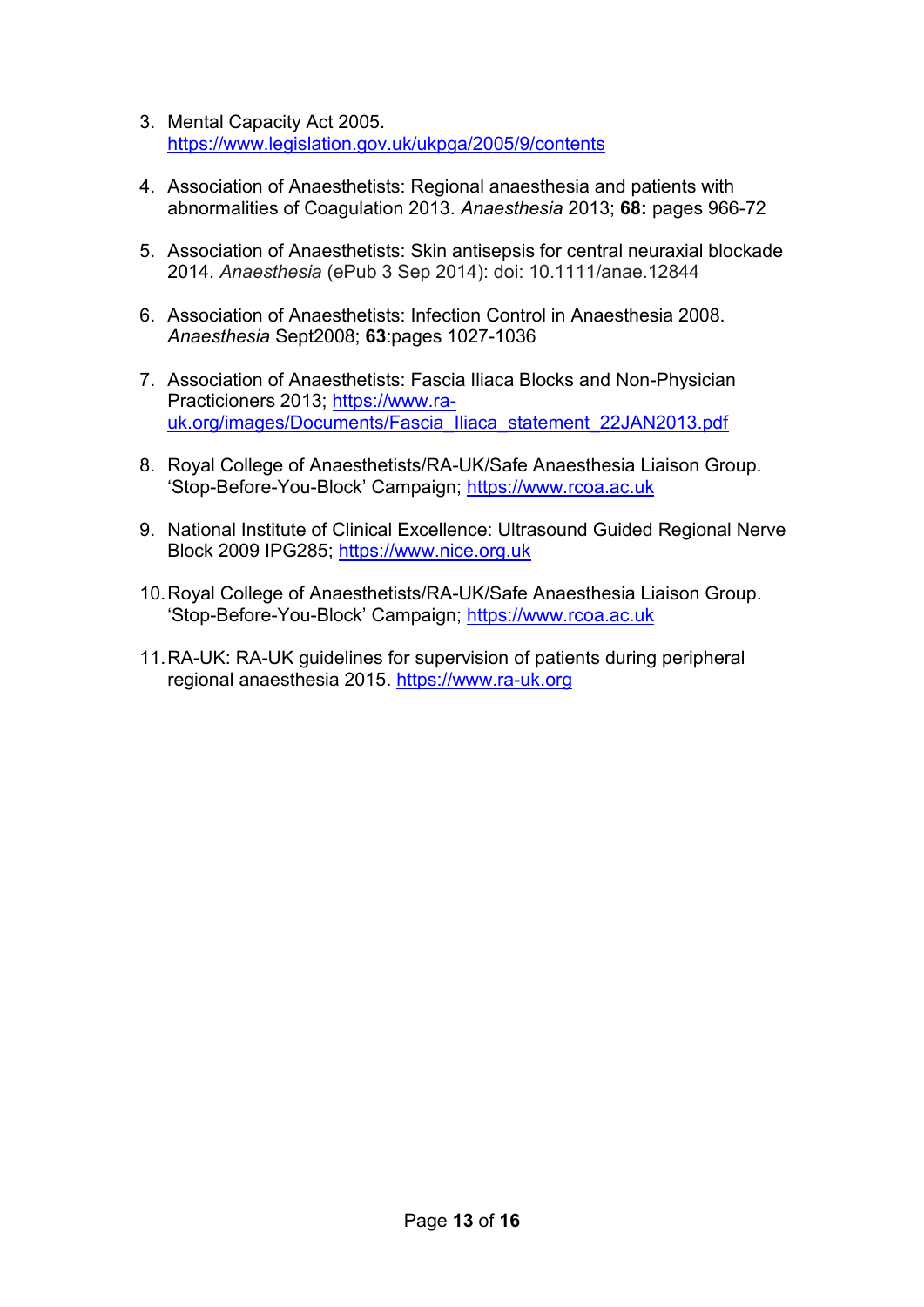|  | Appendix A: Suggested topics to cover during preoperative discussion |  |
|--|----------------------------------------------------------------------|--|
|  |                                                                      |  |

|                                                                                                                                  | <b>Benefits and</b><br>rationale                                                                                                                                                                                                                                           | <b>Common</b><br><b>Components</b>                                                                                       | <b>Common</b><br>complications or<br>side effects                                                                                                  | <b>Serious</b><br><b>Complications</b>                                                                                                       | <b>Alternative</b><br><b>Treatment</b>           |
|----------------------------------------------------------------------------------------------------------------------------------|----------------------------------------------------------------------------------------------------------------------------------------------------------------------------------------------------------------------------------------------------------------------------|--------------------------------------------------------------------------------------------------------------------------|----------------------------------------------------------------------------------------------------------------------------------------------------|----------------------------------------------------------------------------------------------------------------------------------------------|--------------------------------------------------|
| <b>General</b><br>considerations<br>Regional<br>anaesthesia<br>techniques                                                        | Good analgesia<br>Few systemic side<br>effects<br>Can be pain relief or<br>anaesthetic<br>Covers tourniquet<br>pain during surgical<br>procedures.<br>Fit for home<br>discharge sooner<br>Lower chance of<br>dental damage,<br>aspiration,<br>respiratory<br>complications | Full monitoring<br>Use of ultrasound<br>May be performed<br>awake or asleep<br>EMLA or local to skin<br>Sedation offered | Pain or discomfort on<br>insertion<br>Motor block<br>Inadequate<br>analgesia<br><b>Bruising</b><br>Mild desaturation<br>(when using<br>Prilocaine) | Nerve injury<br>(temporary or<br>permanent)<br>Local anaesthetic<br>toxicity<br>Site Infection<br>Anaphylaxis<br>Pain or convertion to<br>GA | General anaesthetic<br>Opioid based<br>analgesia |
| <b>Plastics hand</b><br>trauma<br>Axillary block<br>Supraclavicular block<br>Infraclavicular block<br>Peripheral nerve<br>blocks | High patient<br>satisfaction<br>Good pain control<br>Increased day case<br>rates                                                                                                                                                                                           | May include 'top-up<br>blocks'<br>Follow-up via text<br>message service                                                  | Horner's<br>(supraclav only)<br>Phrenic nerve block<br>(supraclav only)<br>Tourniquet pain                                                         | Pneumothorax<br>(supraclav and<br>infraclav)                                                                                                 | Local infiltration                               |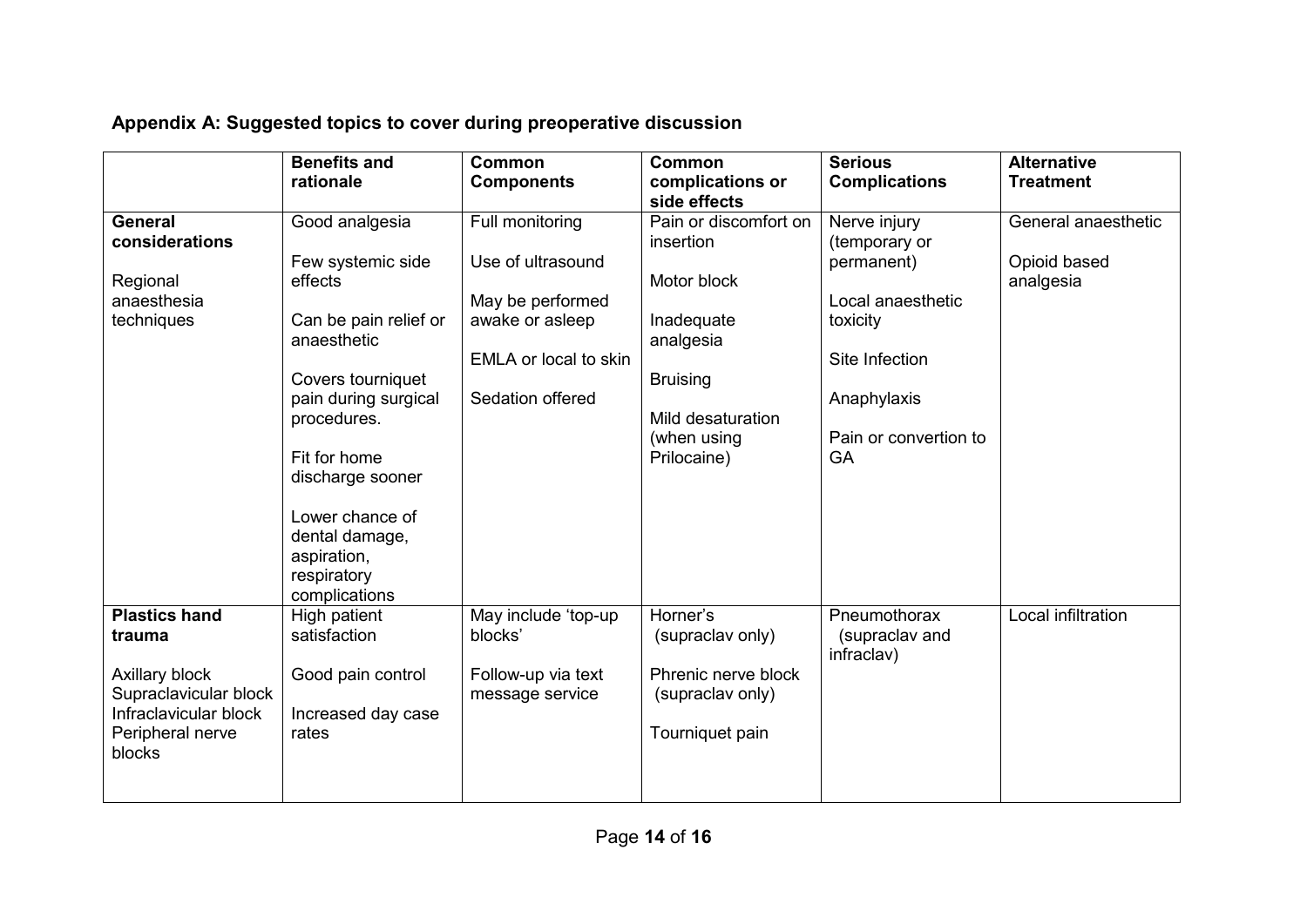| <b>Neck of femur</b><br>fracture<br>And other lower<br>limb<br>Fascia iliaca block<br>Femoral nerve block    | Reduced opioid<br>dosing, and<br>avoidance of opioid<br>side effects<br>May be 'topped up'<br>for theatre (NOF<br>fixation) if a catheter<br>sited | May include catheter<br>Regular pain team<br>review                         | Will not be total pain<br>relief<br>Catheter<br>dislodgement or<br>fallout $(+/-$ re-site) | Apnoea                                                        | Epidural           |
|--------------------------------------------------------------------------------------------------------------|----------------------------------------------------------------------------------------------------------------------------------------------------|-----------------------------------------------------------------------------|--------------------------------------------------------------------------------------------|---------------------------------------------------------------|--------------------|
| <b>Rib fracture</b><br>Paravertebral block<br><b>ESP block</b><br>Serratus plane block                       | Possible improved<br>outcome<br>Avoidance of pain,<br>respiratory failure,<br>lung infection and<br>critical care<br>admission.                    | Will involve catheter<br>May require top-ups<br>Regular pain team<br>review | Catheter<br>dislodgement<br>or fallout $(+/-$ re-site)                                     | Pneumothorax<br>Paravertebral<br>haematoma<br>Epidural spread | Epidural           |
| <b>Breast Surgery</b><br>Paravertebral block<br><b>ESP block</b><br>Serratus plane block<br>PEC 1 & 2 blocks | Improved day case<br>rate<br>Reduced opioid<br>dosing, and<br>avoidance of opioid<br>side effects                                                  | Usually performed<br>after induction                                        |                                                                                            | Pneumothorax<br>Paravertebral<br>haematoma<br>Epidural spread | Local infiltration |
| <b>Shoulder and</b><br><b>Elbow Surgery</b>                                                                  | Improved day case<br>rate<br>Athletic / sports injury<br>patients may wish to<br>watch surgery to<br>understand injuries<br>better                 | May involve day<br>case shoulder<br>surgery                                 | Horner's<br>Phrenic nerve block                                                            | Pneumothorax                                                  |                    |